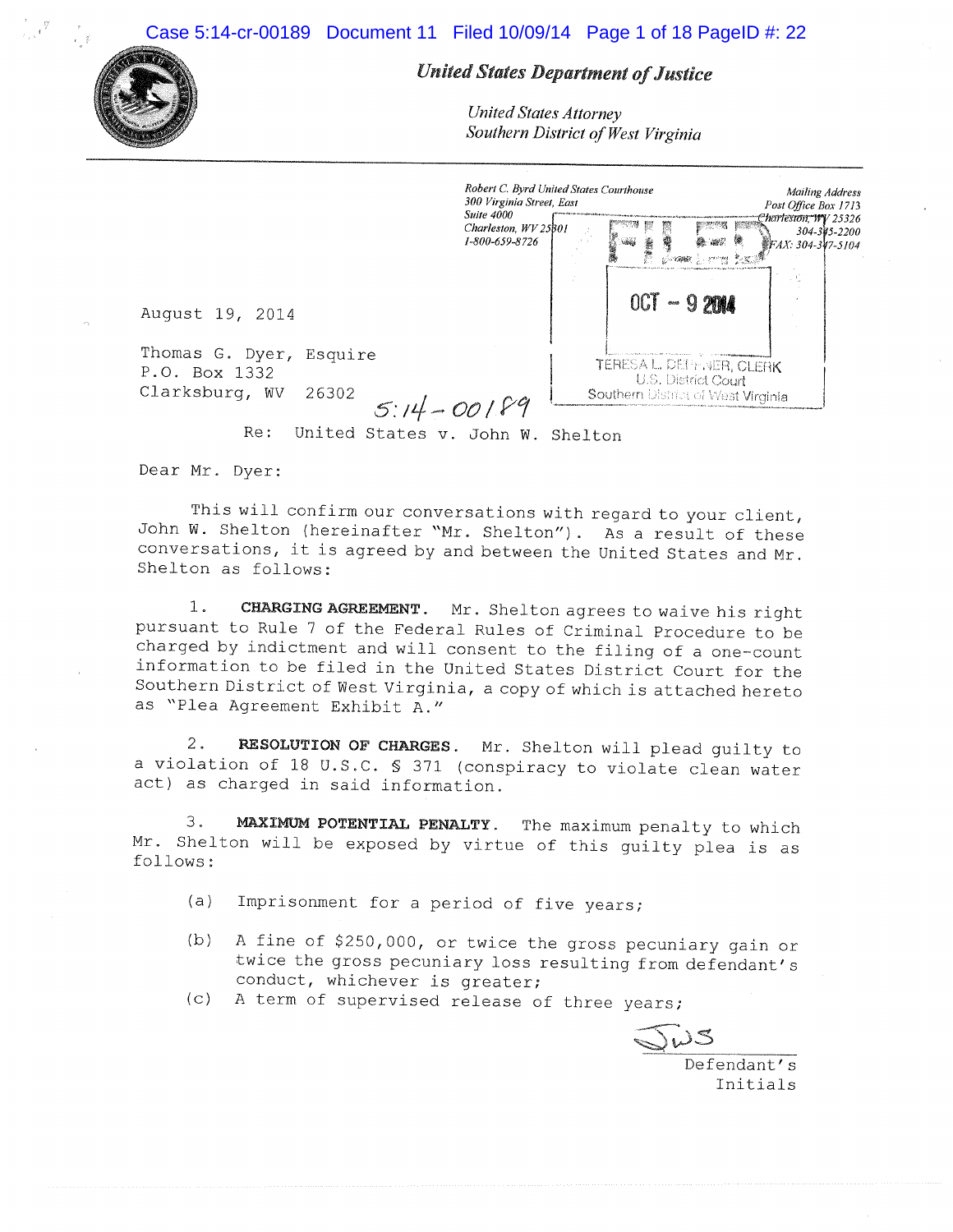Case 5:14-cr-00189 Document 11 Filed 10/09/14 Page 2 of 18 PageID #: 23

Thomas G. Dyer, Esquire August 19, 2014 Page 2

Re: John W. Shelton

- (d) A mandatory special assessment of \$100.00 pursuant to 18 U.S.C. § 3013; and
- (e) An order of restitution pursuant to Section 5E1.1 of the United States Sentencing Guidelines.

SPECIAL ASSESSMENT. Prior to the entry of a plea pursuant  $4.$ to this plea agreement, Mr. Shelton will tender a check or money order to the Clerk of the United States District Court for \$100, which check or money order shall indicate on its face the name of defendant and the case number. The sum received by the Clerk will be applied toward the special assessment imposed by the Court at sentencing. Mr. Shelton will obtain a receipt of payment from the Clerk and will tender a copy of such receipt to the United States, to be filed with the Court as an attachment to this plea agreement. If Mr. Shelton fails to provide proof of payment of the special assessment prior to or at the plea proceeding, the United States will have the right to void this plea agreement. In the event this plea agreement becomes void after payment of the special assessment, such sum shall be promptly returned to Mr. Shelton.

PAYMENT OF MONETARY PENALTIES. Mr. Shelton agrees not to 5. object to the District Court ordering all monetary penalties (including the special assessment, fine, court costs, and any restitution that does not exceed the amount set forth in this plea agreement) to be due and payable in full immediately and subject to immediate enforcement by the United States. So long as the monetary penalties are ordered to be due and payable in full immediately, Mr. Shelton further agrees not to object to the District Court imposing any schedule of payments as merely a minimum schedule of payments and not the only method, nor a limitation on the methods, available to the United States to enforce the judgment.

6. COOPERATION. Mr. Shelton will be forthright and truthful with this office and other law enforcement agencies with regard to all inquiries made pursuant to this agreement, and will give signed, sworn statements and grand jury and trial testimony upon request of the United States. In complying with this provision, Mr. Shelton may have counsel present except when appearing before a grand jury. Further, Mr. Shelton agrees to be named as an unindicted co-conspirator and unindicted aider and abettor, as appropriate, in

 $\frac{\sqrt{W}}{\sqrt{\frac{1}{1-\log P}}}}$ 

Initials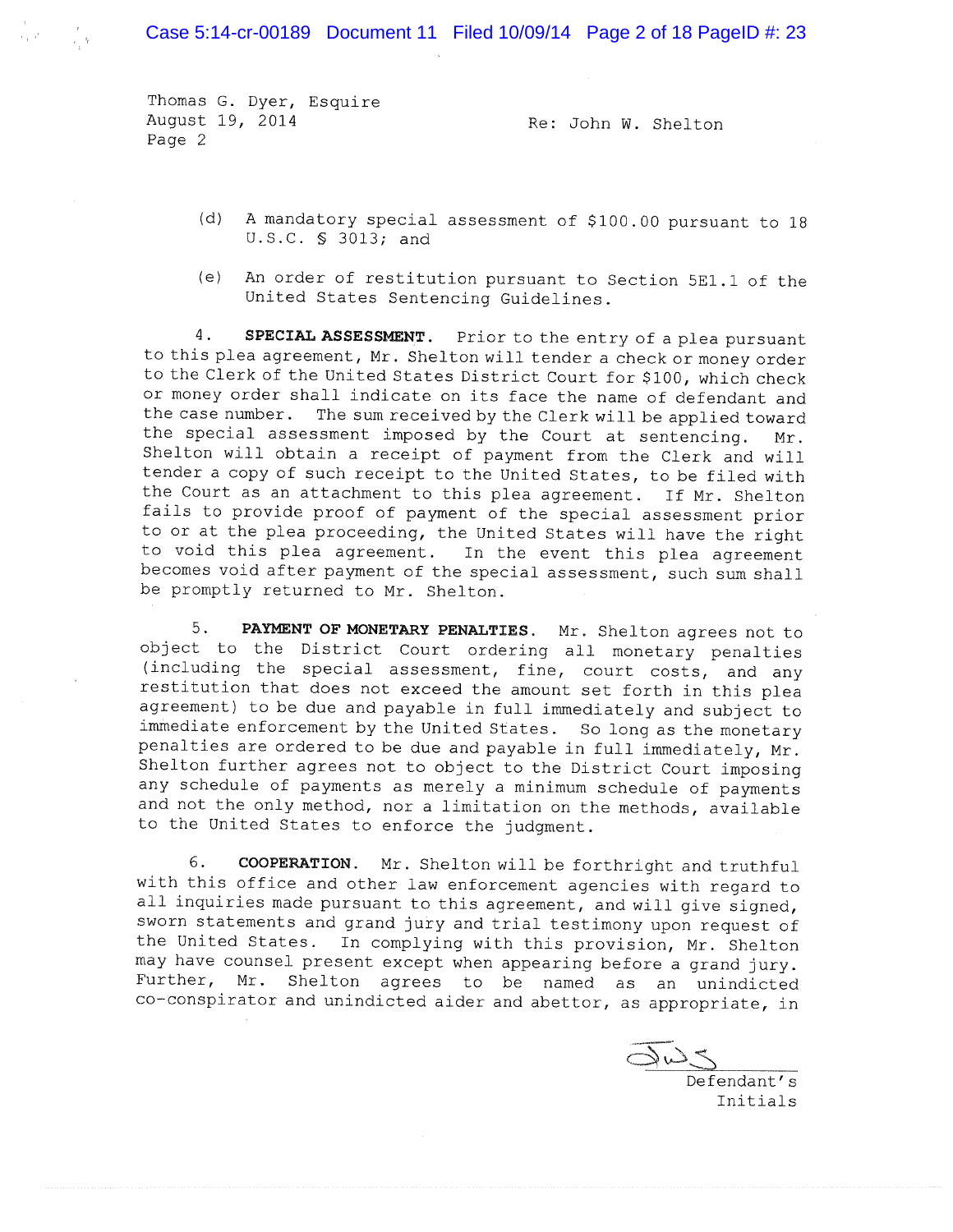Thomas G. Dyer, Esquire August 19, 2014 Page 3

Re: John W. Shelton

subsequent indictments or informations.

 $7.$ USE IMMUNITY. Unless this agreement becomes void due to a violation of any of its terms by Mr. Shelton, and except as expressly provided for in paragraph nine below, nothing contained in any statement or testimony provided by Mr. Shelton pursuant to this agreement, or any evidence developed therefrom, will be used against Mr. Shelton, directly or indirectly, in any further criminal prosecutions or in determining the applicable guideline range under the Federal Sentencing Guidelines.

8. LIMITATIONS ON IMMUNITY. Nothing contained in this agreement restricts the use of information obtained by the United States from an independent, legitimate source, separate and apart from any information and testimony provided pursuant to this agreement, in determining the applicable guideline range or in prosecuting Mr. Shelton for any violations of federal or state laws. The United States reserves the right to prosecute Mr. Shelton for perjury or false statement if such a situation should occur pursuant to this agreement.

STIPULATION OF FACTS AND WAIVER OF FED. R. EVID. 410. 9. The United States and Mr. Shelton stipulate and agree that the facts comprising the offense of conviction and relevant conduct include the facts outlined in the "Stipulation of Facts," a copy of which is attached hereto as "Plea Agreement Exhibit B."

Mr. Shelton agrees that if he withdraws from this agreement, or this agreement is voided as a result of a breach of its terms by Mr. Shelton, and Mr. Shelton is subsequently tried on any of the charges in the information, the United States may use and introduce the Stipulation of Facts in the United States case-in-chief, in cross-examination of Mr. Shelton or of any of his witnesses, or in rebuttal of any testimony introduced by Mr. Shelton or on his behalf. Mr. Shelton knowingly and voluntarily waives, see United States v. Mezzanatto, 513 U.S. 196 (1995), any right he has pursuant to Fed. R. Evid. 410 that would prohibit such use of the Stipulation of Facts. If the Court does not accept the plea agreement through no fault of the defendant, or the Court declares the agreement void due to a breach of its terms by the United States, the Stipulation of Facts cannot be used by the United States.

**ک**اس

Defendant's Initials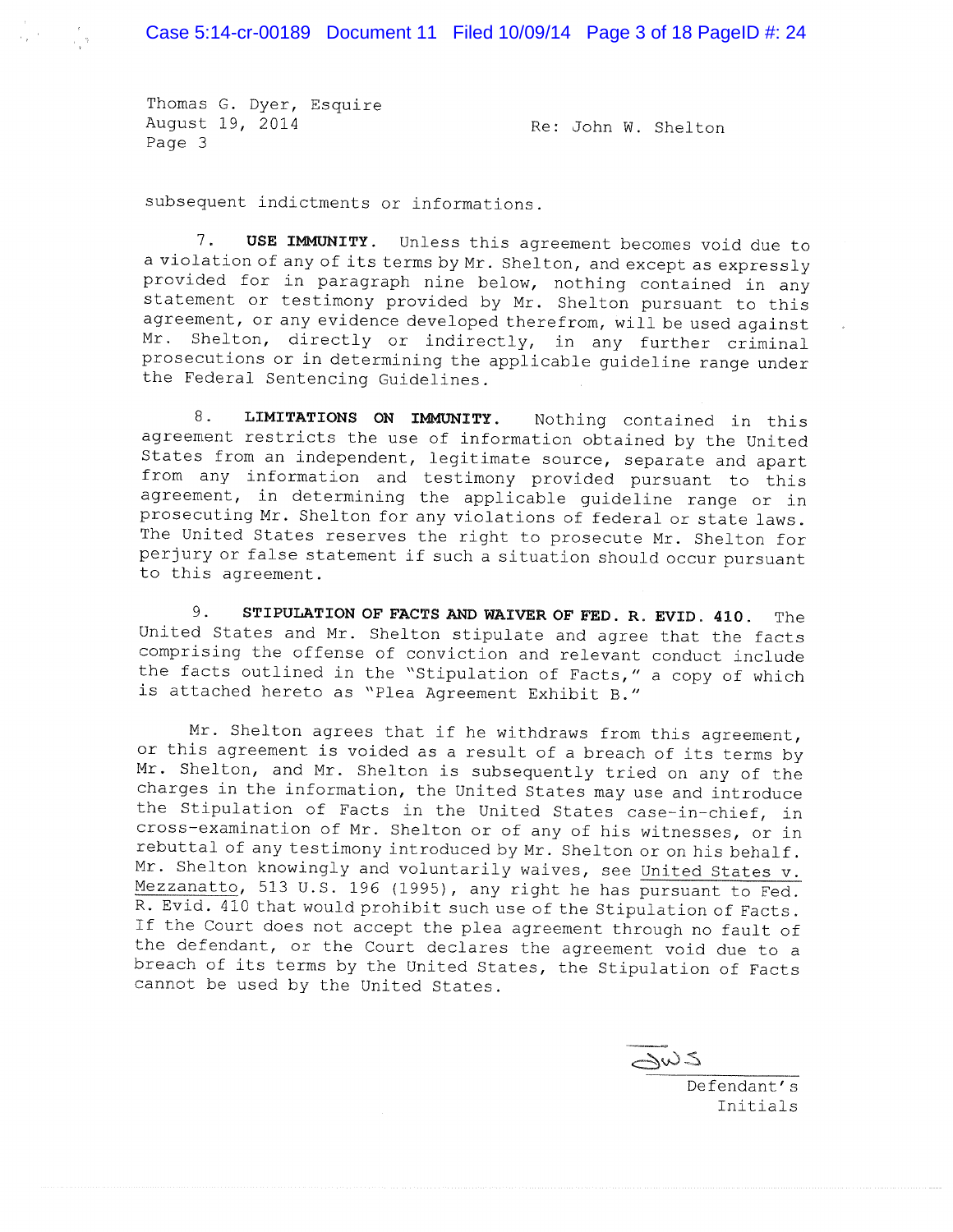Case 5:14-cr-00189 Document 11 Filed 10/09/14 Page 4 of 18 PageID #: 25

Thomas G. Dyer, Esquire August 19, 2014 Page 4

Re: John W. Shelton

The United States and Mr. Shelton understand and acknowledge that the Court is not bound by the Stipulation of Facts and that if some or all of the Stipulation of Facts is not accepted by the Court, the parties will not have the right to withdraw from the plea agreement.

10. AGREEMENT ON SENTENCING GUIDELINES. Based on the foregoing Stipulation of Facts, the United States and Mr. Shelton agree that the following provisions of the United States Sentencing Guidelines apply to this case.

The United States and Mr. Shelton agree that the following guidelines apply:

Base offense level

6

6

Ongoing, continuous or repetitive Discharge  $+$ 

Discharge in violation of a permit  $+ 4$ 

The United States and Mr. Shelton disagree on whether an adjustment under U.S.S.G. \$3B1.1 for an aggravating role is applicable.

The United States and Mr. Shelton acknowledge and understand that the Court and the Probation Office are not bound by the parties' calculation of the United States Sentencing Guidelines set forth above and that the parties shall not have the right to withdraw from the plea agreement due to a disagreement with the Court's calculation of the appropriate guideline range.

11. WAIVER OF APPEAL AND COLLATERAL ATTACK. Mr. Shelton knowingly and voluntarily waives his right to seek appellate review of his conviction and of any sentence of imprisonment, fine, or term of supervised release imposed by the District Court, or the manner in which the sentence was determined, on any ground whatsoever including any ground set forth in 18 U.S.C. § 3742(a), except that the defendant may appeal any sentence that exceeds the maximum penalty prescribed by statute. The United States also agrees to waive its right to appeal any sentence of imprisonment, fine, or term of supervised release imposed by the District Court, or the manner

2WB

Defendant's Initials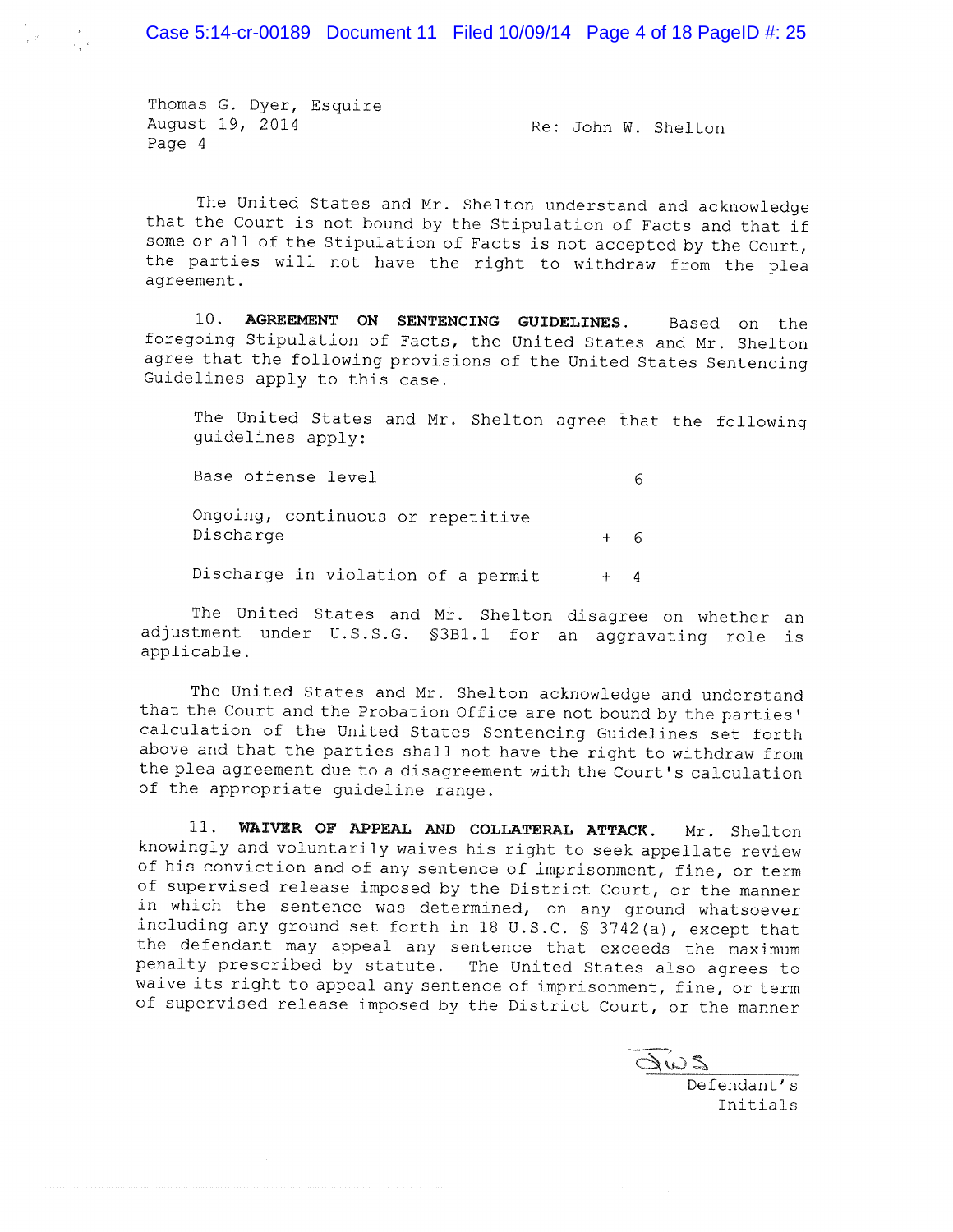Case 5:14-cr-00189 Document 11 Filed 10/09/14 Page 5 of 18 PageID #: 26

Thomas G. Dyer, Esquire August 19, 2014 Page 5

 $\label{eq:12} \frac{\mathbf{v}}{\mathbf{v}(\mathbf{r})} \mathbf{v} = \frac{\mathbf{r}}{\sqrt{\mathbf{q}} \mathbf{v}}$ 

Re: John W. Shelton

in which the sentence was determined, on any ground whatsoever, including any ground set forth in 18 U.S.C. § 3742(b), except that the United States may appeal any sentence that is below the minimum penalty, if any, prescribed by statute.

Mr. Shelton also knowingly and voluntarily waives the right to challenge his guilty plea and conviction resulting from this plea agreement, and any sentence imposed for the conviction, in any collateral attack, including but not limited to a motion brought under 28 U.S.C. § 2255.

The waivers noted above shall not apply to a post-conviction collateral attack or direct appeal based on a claim of ineffective assistance of counsel.

12. WAIVER OF FOIA AND PRIVACY RIGHT. Mr. Shelton knowingly and voluntarily waives all rights, whether asserted directly or by a representative, to request or receive from any department or agency of the United States any records pertaining to the investigation or prosecution of this case, including without any limitation any records that may be sought under the Freedom of Information Act (FOIA), 5 U.S.C. § 552, or the Privacy Act of 1974, 5 U.S.C. § 552a, following final disposition.

13. FINAL DISPOSITION. The matter of sentencing is within the sole discretion of the Court. The United States has made no representations or promises as to a specific sentence. The United States reserves the right to:

- Inform the Probation Office and the Court of all relevant  $(a)$ facts and conduct;
- (b) Present evidence and argument relevant to the factors enumerated in 18 U.S.C.  $\frac{1}{5}$  3553(a);
- (c) Respond to questions raised by the Court;
- (d) Correct inaccuracies or inadequacies in the presentence report;
- $(e)$ Respond to statements made to the Court by or on behalf of Mr. Shelton;

 $\underline{\overline{\mathrm{S\dot{\omega}\mathrm{S}}}}$ 

Defendant's Initials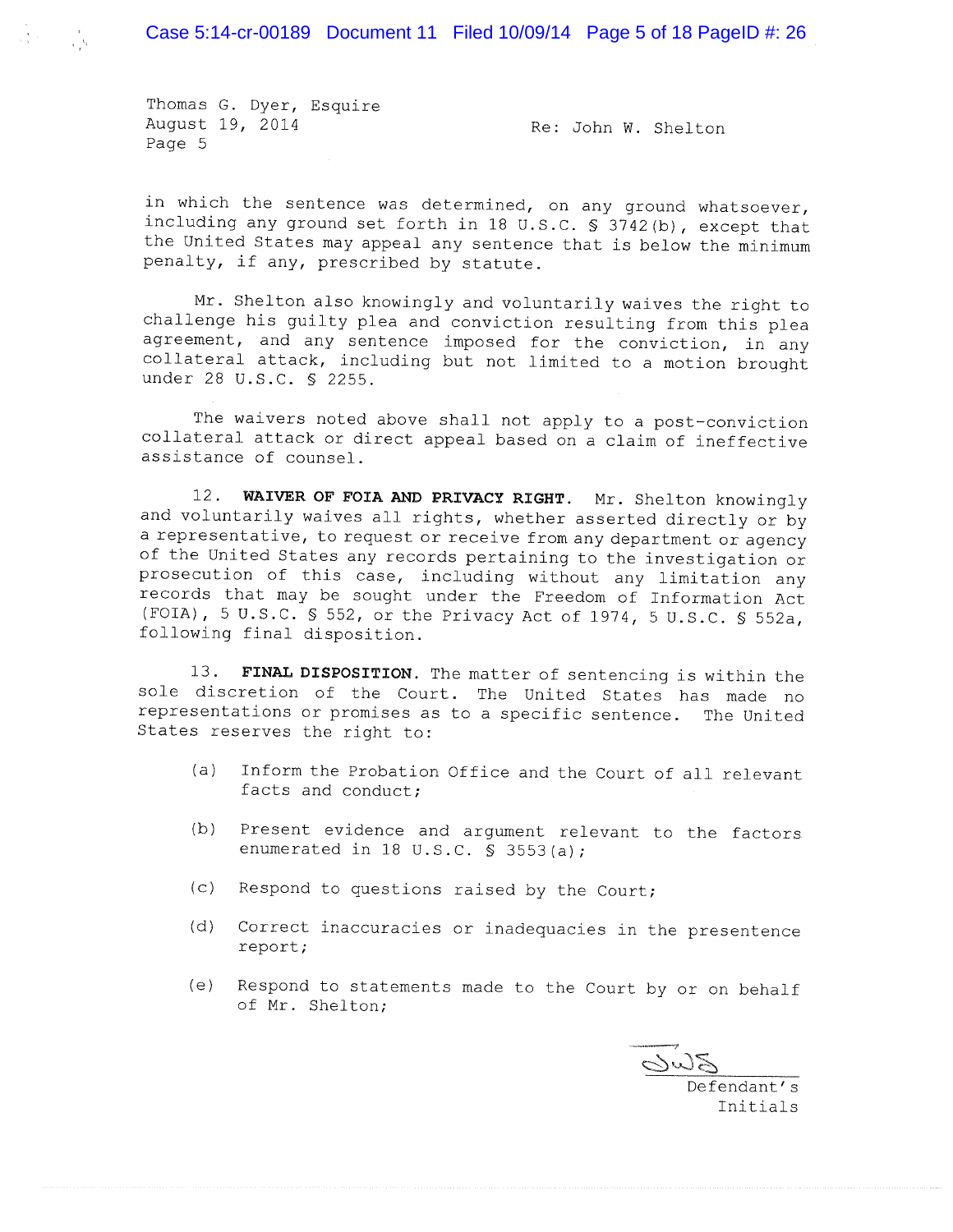Case 5:14-cr-00189 Document 11 Filed 10/09/14 Page 6 of 18 PageID #: 27

Thomas G. Dyer, Esquire August 19, 2014 Page 6

Re: John W. Shelton

- (f) Advise the Court concerning the nature and extent of Mr. Shelton's cooperation; and
- (g) Address the Court regarding the issue of Mr. Shelton's acceptance of responsibility.

14. VOIDING OF AGREEMENT. If either the United States or Mr. Shelton violates the terms of this agreement, the other party will have the right to void this agreement. If the Court refuses to accept this agreement, it shall be void.

 $15.$ ENTIRETY OF AGREEMENT. This written agreement constitutes the entire agreement between the United States and Mr. Shelton in this matter. There are no agreements, understandings or recommendations as to any other pending or future charges against Mr. Shelton in any Court other than the United States District Court for the Southern District of West Virginia.

Acknowledged and agreed to on behalf of the United States:

R. BOOTH GOODWIN II United States Attorney

 $By:$ 

BLAIRE L. MALKIN Assistant United States Attorney

BLM/vld

Defendant's Initials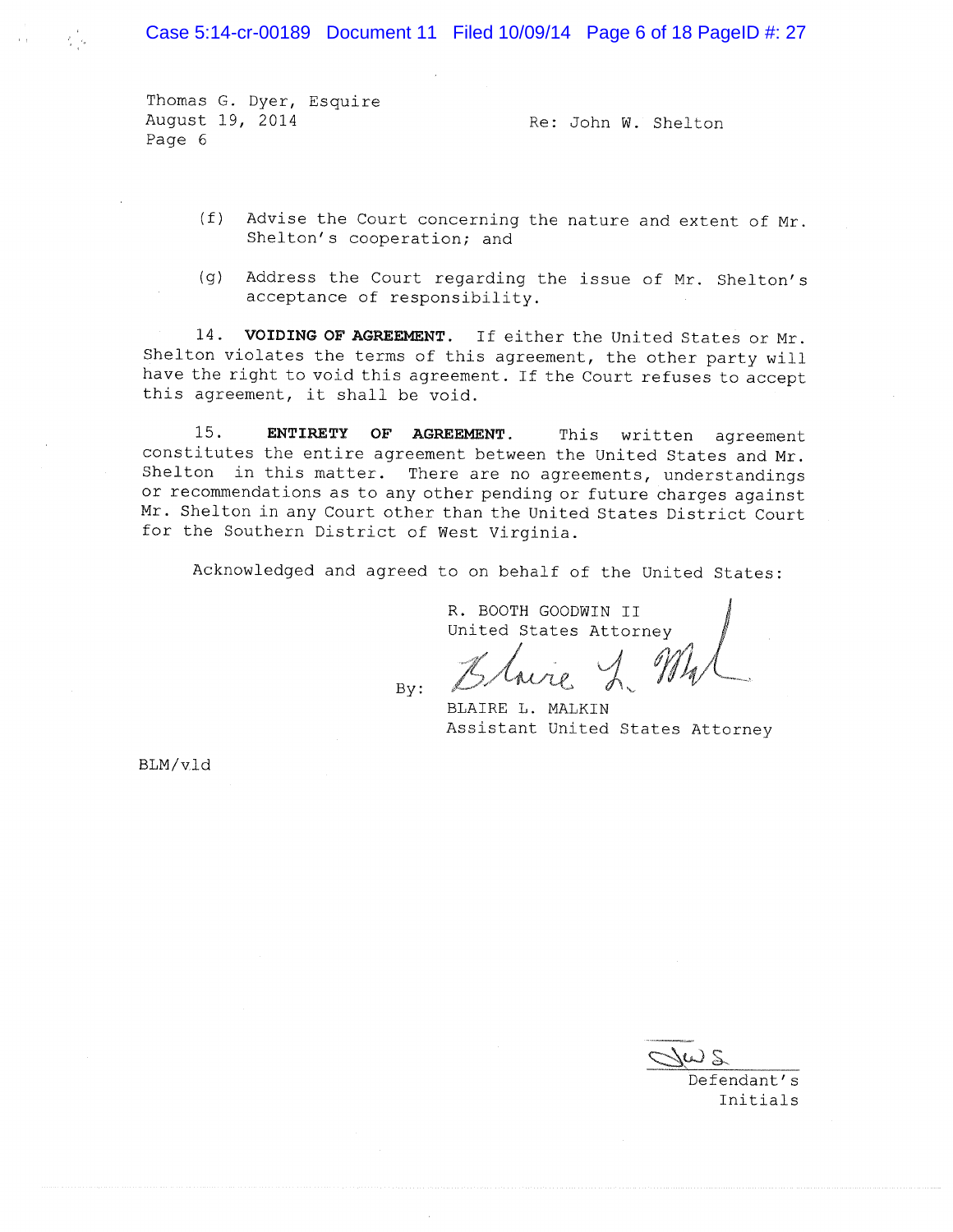Thomas G. Dyer, Esquire August 19, 2014 Page 7

Re: John W. Shelton

I hereby acknowledge by my initials at the bottom of each of the foregoing pages and by my signature on the last page of this seven-page agreement that I have read and carefully discussed every part of it with my attorney, that I understand the terms of this agreement, and that I voluntarily agree to those terms and conditions set forth in the agreement. I further acknowledge that my attorney has advised me of my rights, possible defenses, the Sentencing Guideline provisions, and the consequences of entering into this agreement, that no promises or inducements have been made to me other than those in this agreement, and that no one has threatened me or forced me in any way to enter into this agreement. Finally, I am satisfied with the representation of my attorney in this matter.

John W. Sheltbn Defendant

Thomas G. Dyer, Esquire Counsel for Defendant

 $8.22 - 14$ 

Date Signed

 $2|1 - |4$ 

Date Signed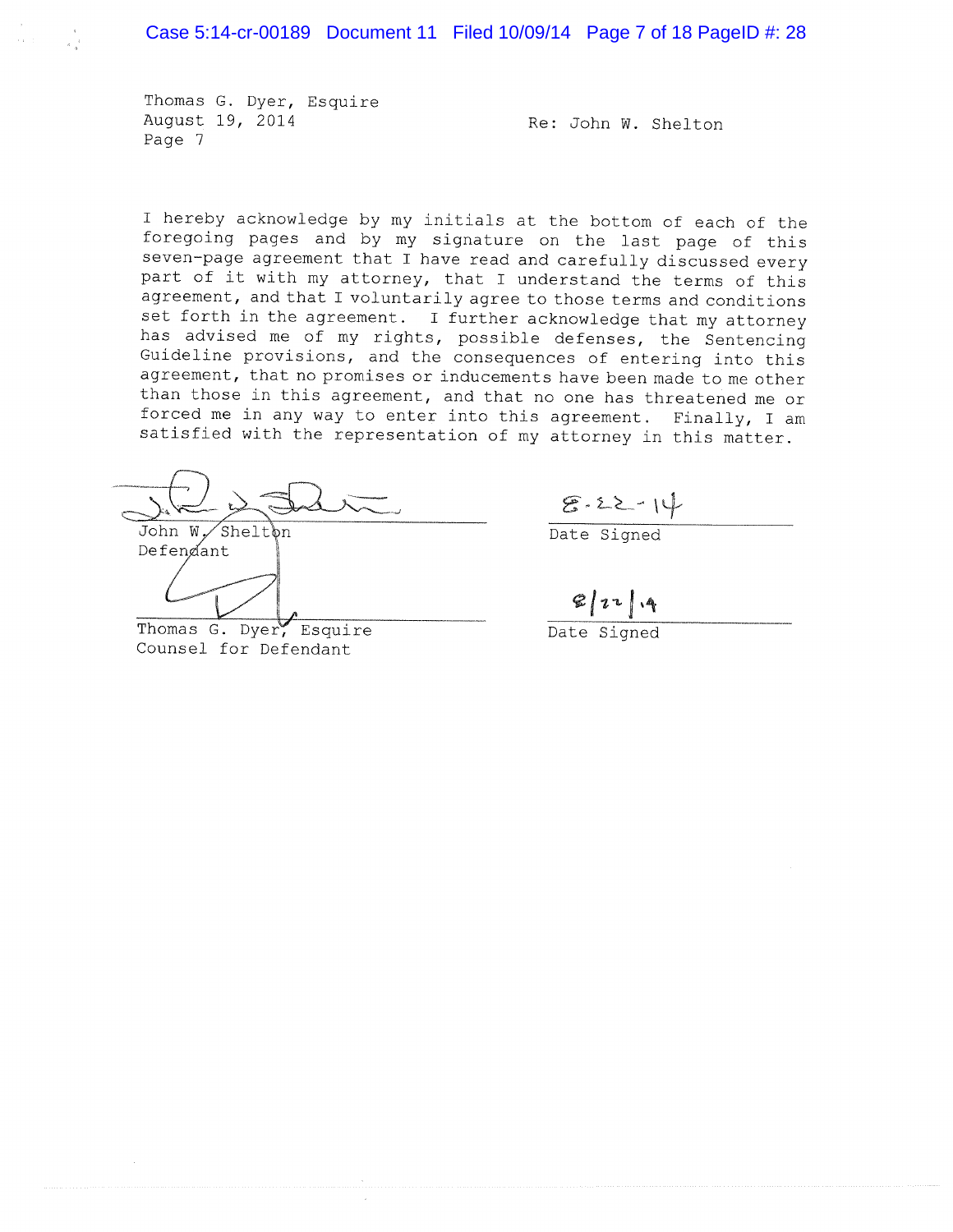Case 5:14-cr-00189 Document 11 Filed 10/09/14 Page 8 of 18 PageID #: 29

## UNITED STATES DISTRICT COURT FOR THE SOUTHERN DISTRICT OF WEST VIRGINIA **BECKLEY**

### UNITED STATES OF AMERICA

 $\mathbf{v}$ .

CRIMINAL NO.

18 U.S.C. \$ 371

JOHN W. SHELTON

# INFORMATION

### (Conspiracy to Violate the Clean Water Act)

The United States Attorney Charges:

At all relevant times:

### Regulatory Introduction

 $1<sup>1</sup>$ The Federal Water Pollution Control Act of 1972, commonly known as the Clean Water Act ("CWA"), codified at Title 33, United States Code, Sections 1251-1387, was enacted by Congress to restore and maintain the chemical, physical, and biological integrity of the United States waters.

 $2.$ The CWA prohibited the discharge of any pollutant into waters of the United States by any person, except in compliance with a permit issued under the National Pollution Discharge Elimination System ("NPDES") by the United States Environmental Protection Agency ("EPA") or by an authorized state.

PLEA AGREEMENT EXHIBIT A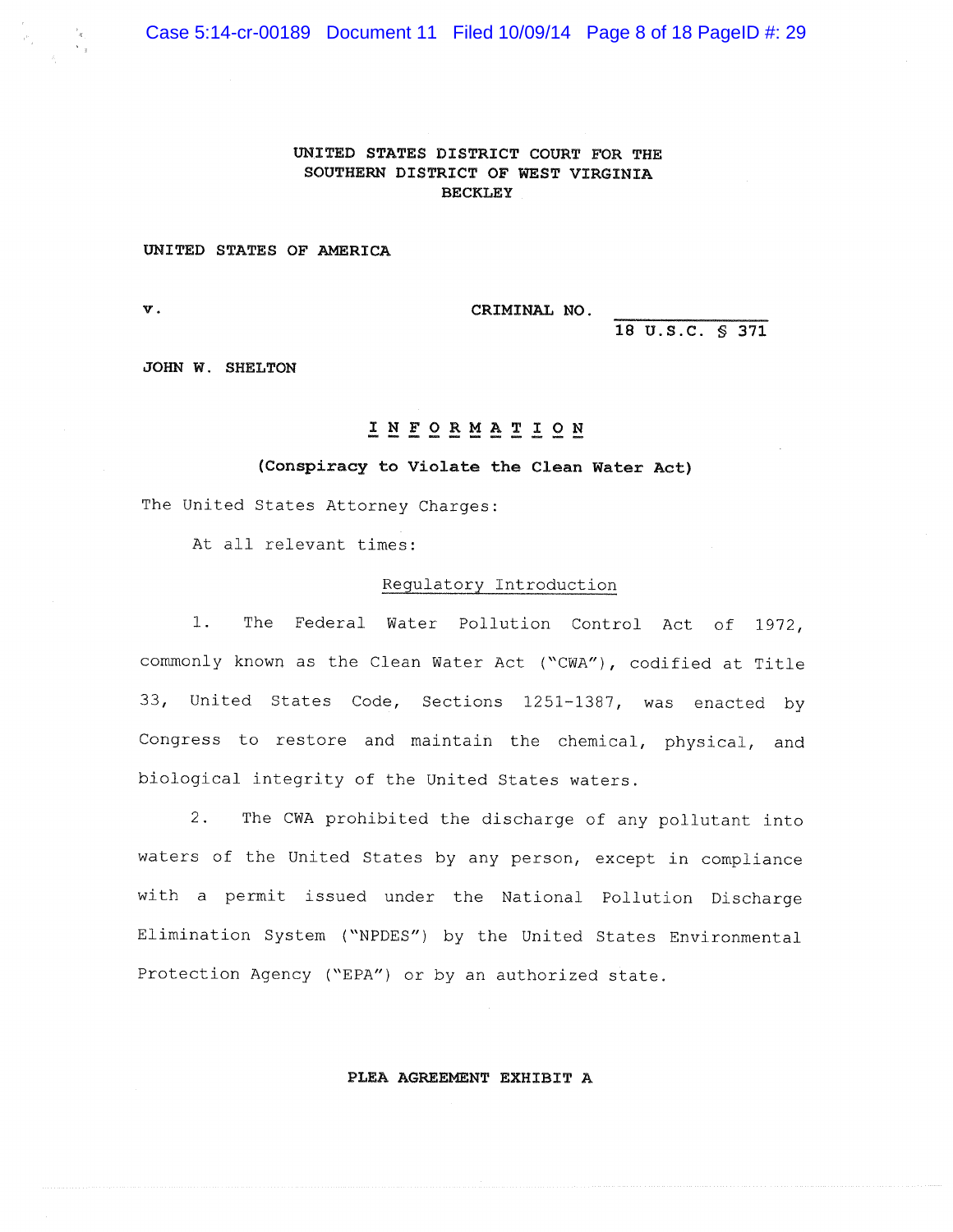$3.$ The CWA defined a "person" as an individual or corporation, among others things, 33 U.S.C. § 1362(5); the "discharge of a pollutant" as any addition of any pollutant to navigable waters from any point source, 33 U.S.C. \$ 1362(12); a "point source" as any discernible, confined, and discrete conveyance from which pollutants are discharged, for example a pipe, ditch, channel, conduit, or discrete fissure, 33 U.S.C. § 1362(14); and a "pollutant" as, among other things, solid waste, chemical wastes, munitions, and sewage, industrial waste discharged into water.

 $4.$ The EPA delegated the NPDES program to the State of West Virginia in May 1982, see 47 Fed. Reg. 22, 363 (May 24, Thereafter, the NPDES program in West Virginia was  $1982$ . administered by the West Virginia Department of Environmental Protection ("DEP").

5. The NPDES program required that all active and inactive coal mining operations that discharged pollutants into the waters of the United States obtain an NPDES permit for those discharges. These permits required the companies to have the water they discharged sampled, tested, and analyzed for pollutants specified in their NPDES permits at least twice a month, and the results of such analyses submitted to the DEP. The sampling, testing, and analysis had to be completed in

> $\overline{c}$ PLEA AGREEMENT EXHIBIT A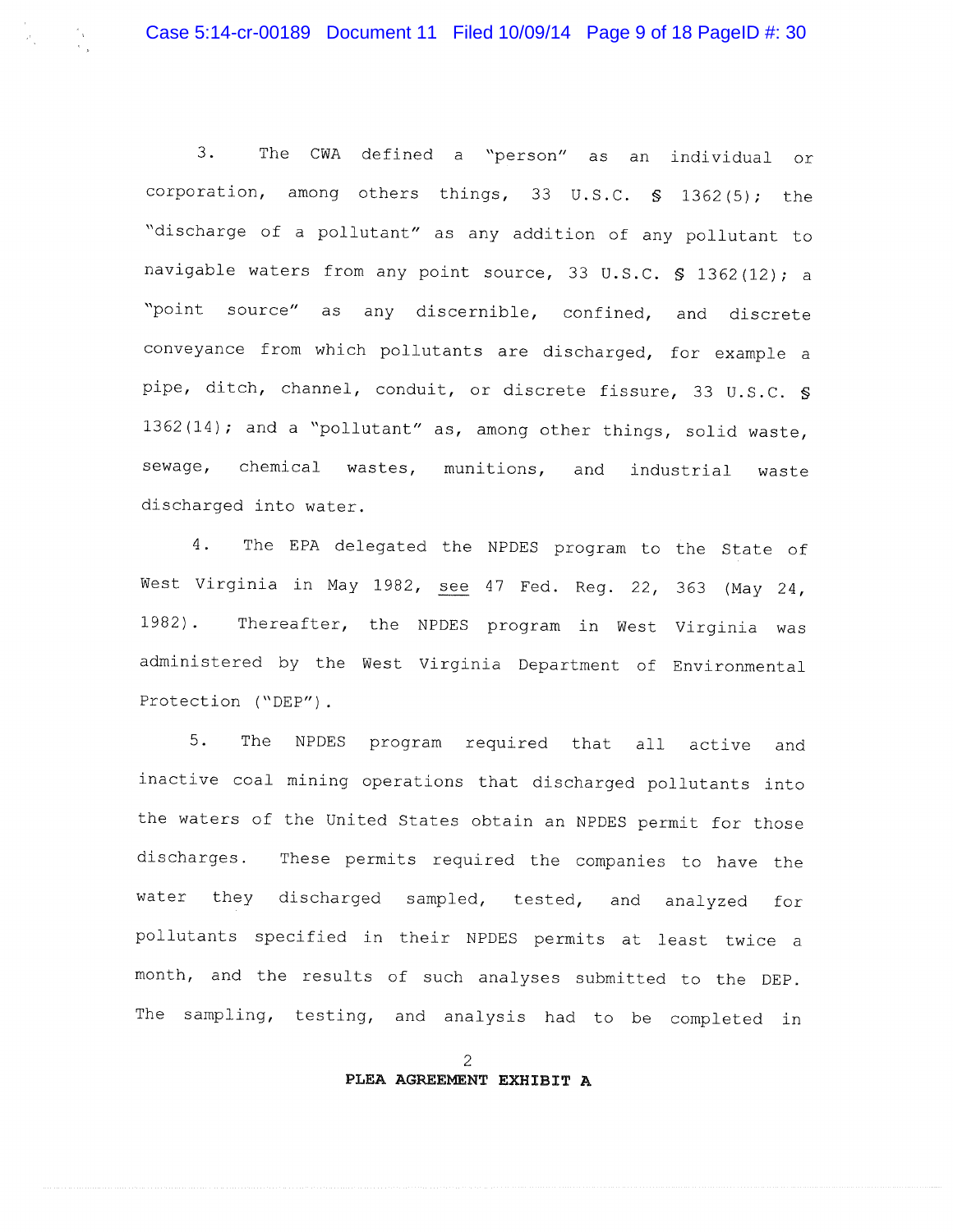accordance with CWA methods and regulations. The DEP required that this testing and analysis be conducted by a DEP-certified laboratory.

In order to qualify as a DEP-certified laboratory, 6. among other requirements, a laboratory had to fill out an application listing which EPA approved methods it was using to perform its testing and analyses. DEP also conducted an annual audit to ensure these procedures were being followed.

 $7.$ CWA regulations required that water samples (that were to be analyzed for particular pollutants) be preserved at or below six degrees Celsius, with the exception of those samples analyzed within 15 minutes of being pulled.

 $8.$ CWA regulations further required that all samples taken be representative of the monitored activity.

### Factual Introduction

9. Appalachian Laboratories, Inc. (Appalachian), was a corporation organized and existing under the laws of the State of West Virginia, formed for the purposes, among others, of establishing and maintaining chemical laboratories and collecting and analyzing water samples from industrial sites to detect and measure the concentrations of certain pollutants in those samples and to report the results of such analyses to customers and to regulatory agencies.

> 3 PLEA AGREEMENT EXHIBIT A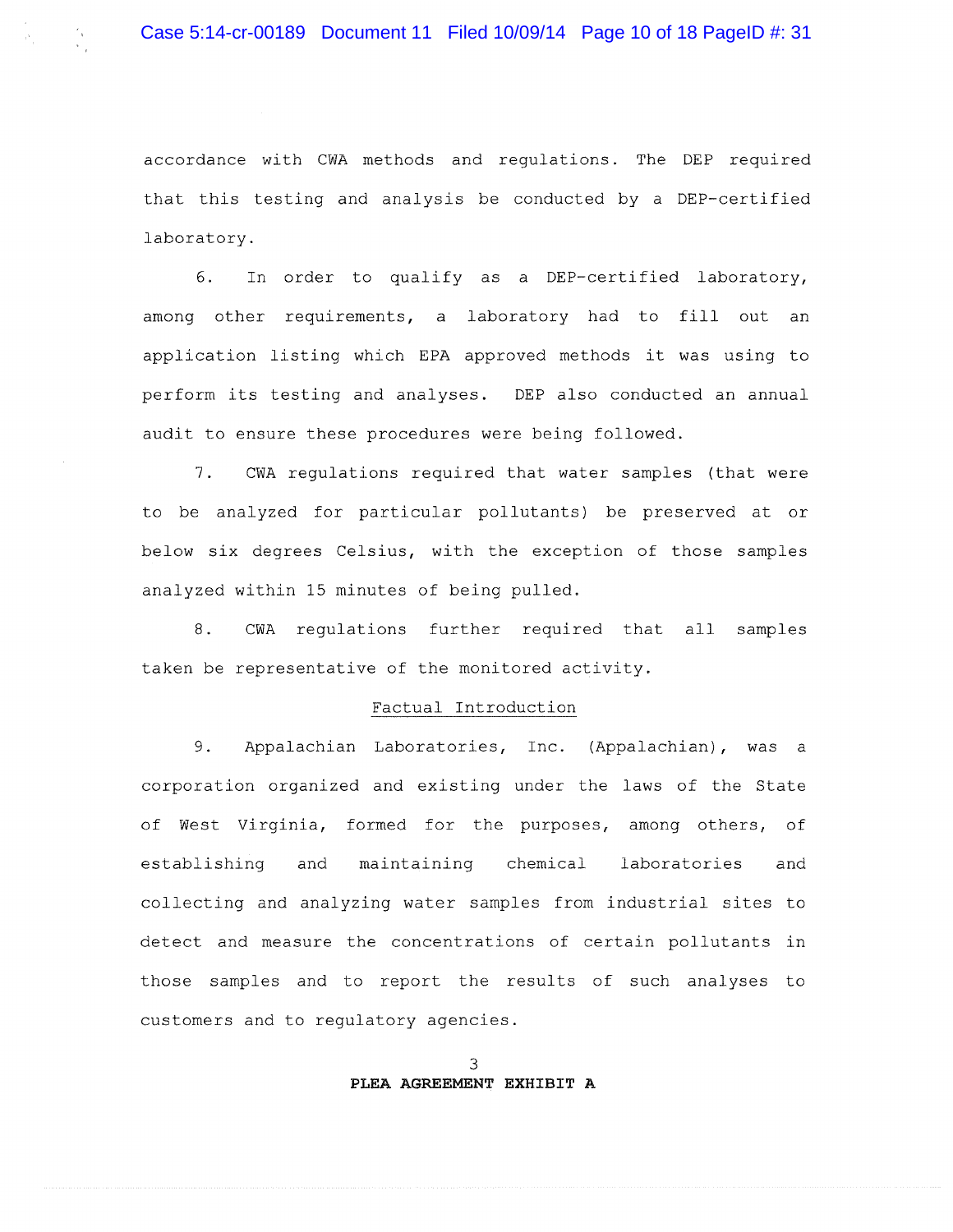10. Appalachian sought, obtained, maintained and certification from the DEP that permitted and authorized Appalachian to gather, test, and analyze water samples under and according to the standards and methods established by the EPA and enforced by the DEP for such collection, testing and analysis and to report the results of such testing and analysis to the DEP.

11. Under that DEP certification, Appalachian gathered and analyzed samples of water entering the waters of the United States from sources on or near coal mining operations in Southern West Virginia and reported the results of that analysis to its customers and to the DEP.

12. Defendant JOHN W. SHELTON was an agent and employee of Appalachian, that is a field technician and field manager, and, in such capacity gathered, transported, and stored water samples from the mine sites of Appalachian's customers in southern West Virginia and further supervised and directed the gathering, transportation, and storage of such water samples carried out by other employees of Appalachian.

## The Conspiracy to Violate the Clean Water Act

 $13.$ From 2008 until approximately July 2013, defendant JOHN W. SHELTON knowingly conspired with a person known to the United States Attorney (the First Known Person) and other

### $\overline{4}$ PLEA AGREEMENT EXHIBIT A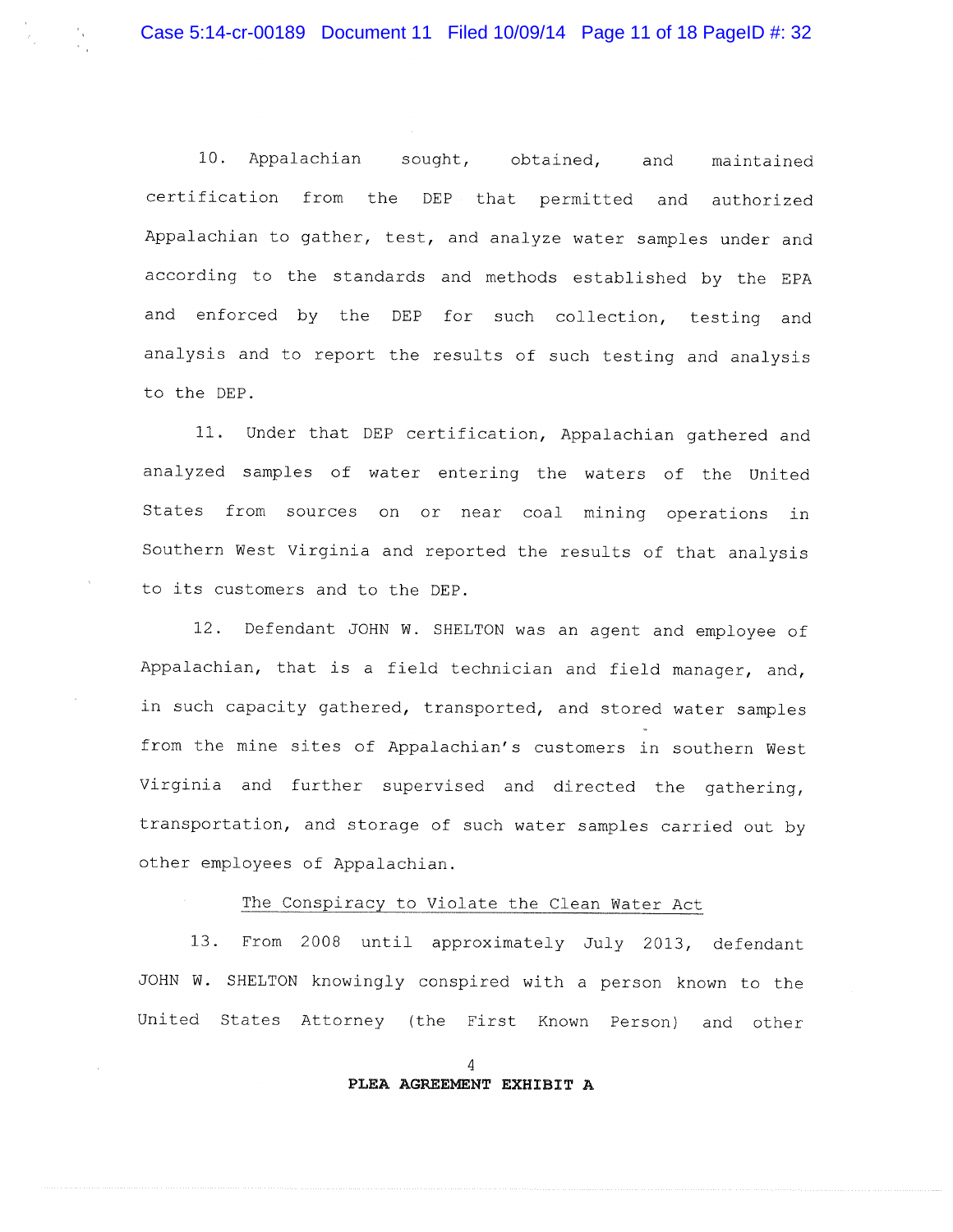individuals, both known and unknown to the United States, to commit offenses against the United States, that is: to knowingly tamper with, cause to be tampered with, falsify and render inaccurate monitoring methods required to be maintained under the Clean Water Act, namely that samples and measurements taken shall be representative of the monitored activity (40 CFR  $122.4(i)(1)$ , and that samples (to be analyzed for certain pollutants) must be preserved at or below six degrees Celsius (40 CFR 136.3 Table II), in violation of 33 U.S.C. § 1319(c)(4).

### Objects of the Conspiracy

The objects of the conspiracy were to increase the  $14.$ profitability of Appalachian by avoiding certain costs associated with full compliance with the Clean Water Act and to maintain and increase its revenue by providing its customers and the agencies regulating those customers with reports purporting to show that those customers were operating their sites in compliance with the CWA and thereby allow those customers to avoid fines and other costs associated with bringing their operations into compliance with the CWA and to thus encourage and maintain for Appalachian the patronage of those customers.

> 5 PLEA AGREEMENT EXHIBIT A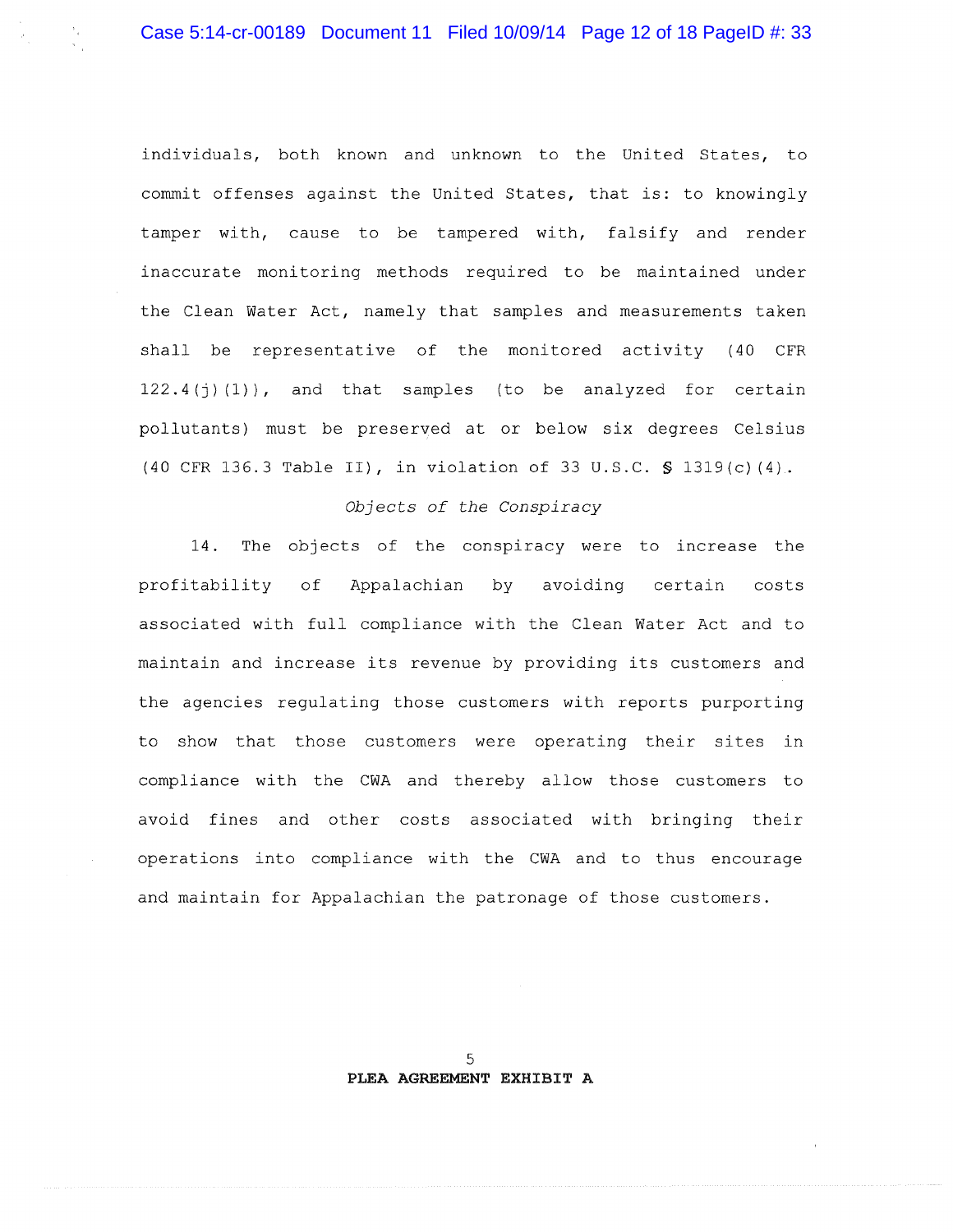Manner and Means of the Conspiracy

15. The manner and means by which defendant JOHN W. SHELTON and his co-conspirators carried out and attempted to carry out the conspiracy included:

 $(a)$ knowingly diluting water samples, which the conspirators believed were not in compliance with CWA standards and the requirements of the NPDES permits under which the mine operated, to bring them within permit limits;

(b) knowingly substituting water that would test within permit limits in place of samples that had actually been gathered from mine sites in southern West Virginia, and which the conspirators believed would not be in compliance with CWA standards and the requirements of the NPDES permits under which the mine operated;

 $(c)$ knowingly failing to transport, store, and preserve water samples at the temperature required by the applicable regulations.

### Overt Acts

16. In furtherance of the conspiracy and to further the conspiracy's objects, defendant JOHN W. SHELTON, the First Known Person, and others known and unknown to the United States, knowingly committed and caused to be committed, numerous overt acts, including the following: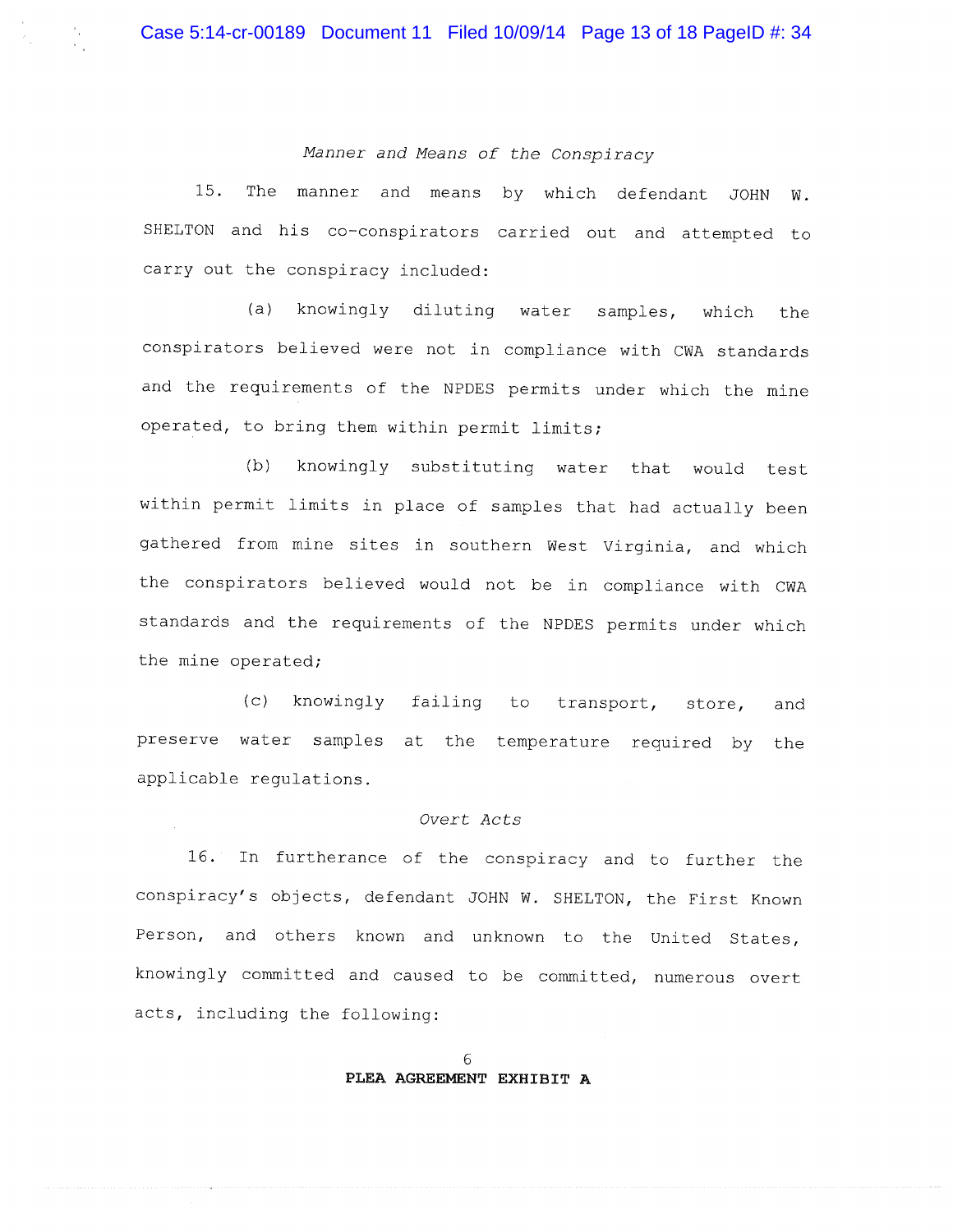(a) On or about March 1, 2012, at or near Beckley, West Virginia, defendant JOHN W. SHELTON added distilled water to a water sample pulled from a mine site in Nicholas County, West Virginia to ensure that the analysis of that water sample would result in measurements that would be in compliance with permit limits.

(b) On or about May 1, 2012 at or near Beckley, West Virginia, the First Known Person instructed the defendant JOHN W. SHELTON and other persons known and unknown to the United States to place ice in their coolers that they kept in their trucks in preparation for the DEP inspection, to conceal from the inspector that on a daily basis Appalachian did not properly preserve its samples.

All in violation of Title 18, United States Code, Section 371.

#### UNITED STATES OF AMERICA

R. BOOTH GOODWIN II United States Attorney

By:

BLAIRE L. MALKIN

Assistant United States Attorney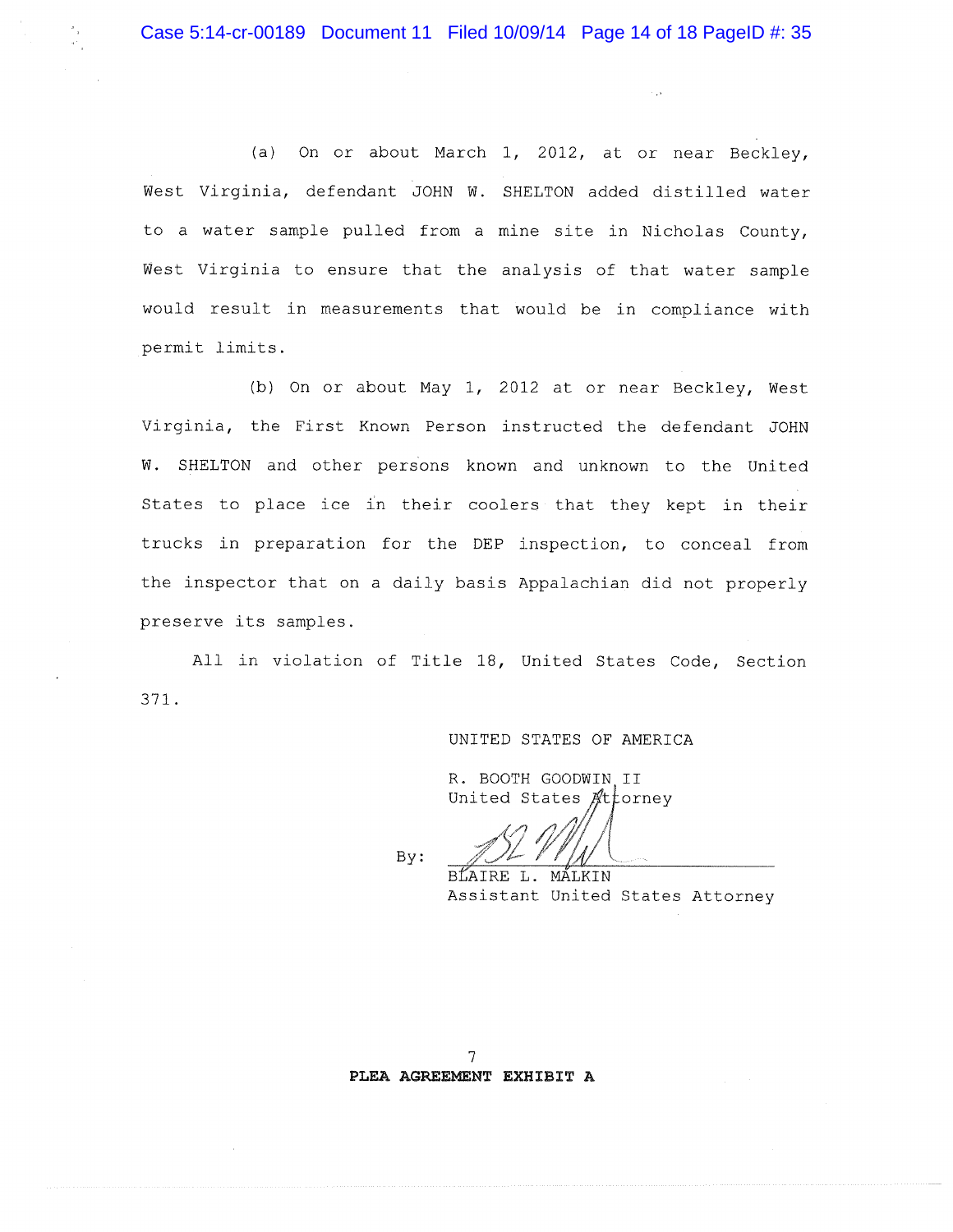### UNITED STATES DISTRICT COURT SOUTHERN DISTRICT OF WEST VIRGINIA **BECKLEY**

### UNITED STATES OF AMERICA

**v**.

CRIMINAL NO.

JOHN W. SHELTON

### STIPULATION OF FACTS

The United States and John W. Shelton stipulate and agree that the facts comprising the offense of conviction (One Count Information in the Southern District of West Virginia, Criminal  $\mathbb N$ o. ) and some of the relevant conduct for that offense, include the following:

### Appalachian Laboratories

Appalachian Laboratories, Inc., (Appalachian), was an environmental analysis company, located in Beckley, West Virginia. Appalachian was certified by the DEP to conduct analyses of water samples for companies that discharged water into the waters of the United States. These companies had to comply with CWA regulations regarding these discharges. Appalachian collected the water samples from the companies' discharge points and then analyzed the samples.

Appalachian's customers were primarily coal mining operations. Appalachian entered into contracts with these customers to collect water samples from the mine sites and to conduct the required analyses. Appalachian reported the results of its analyses to the companies for their use in reporting the pollutant levels in their discharges to the DEP to maintain compliance with their NPDES permits.

The Clean Water Act required that the water be collected, preserved, and analyzed in accordance with particular methods outlined in the regulations. To obtain and maintain its certification by DEP, Appalachian filled out an annual In that application and in an annual audit, application. Appalachian represented to the DEP that it gathered, stored, preserved, prepared, and tested all water samples in accordance

#### PLEA AGREEMENT EXHIBIT B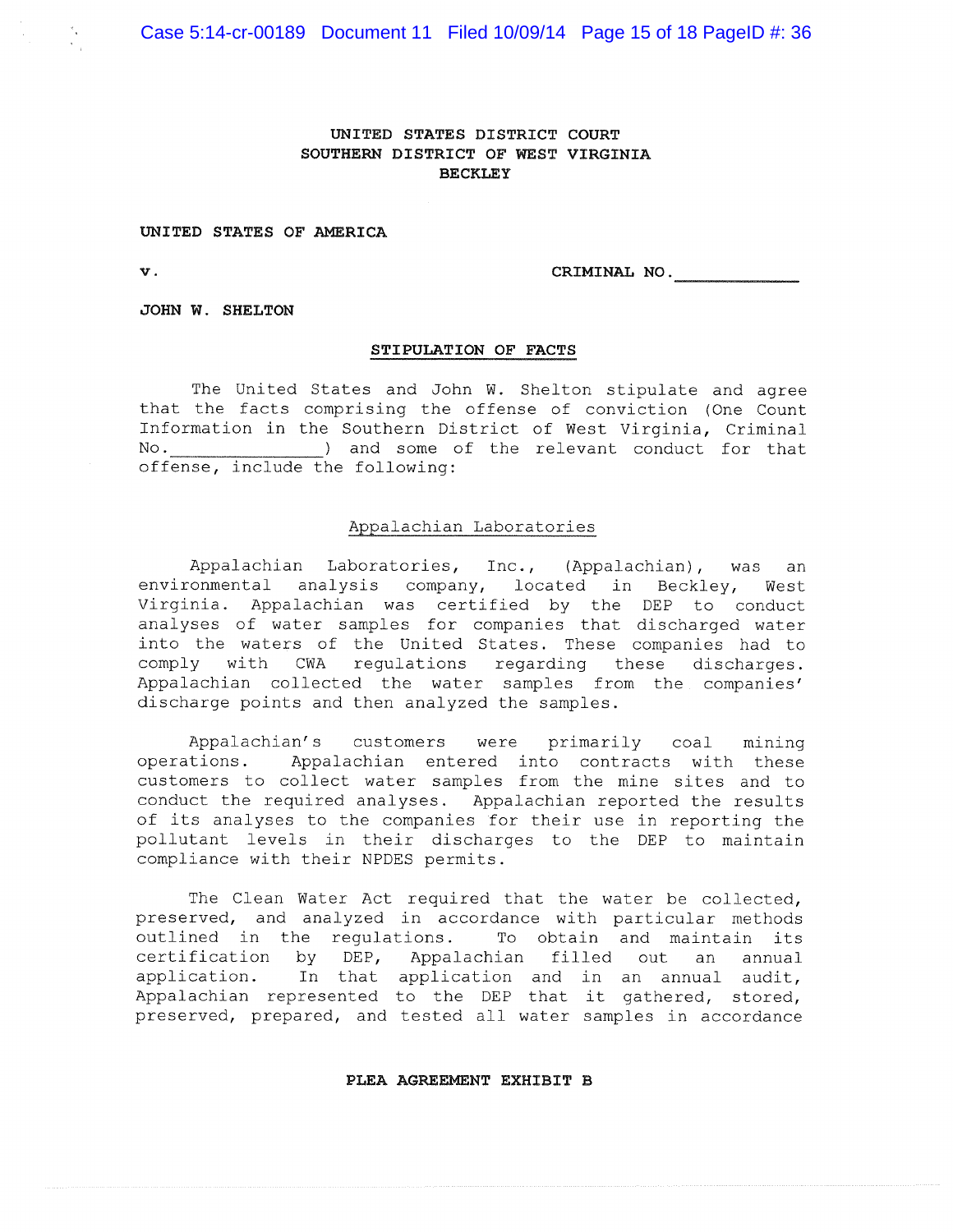with the standards and methods required by the Clean Water Act and applicable requlations.

To carry out the water sampling and analysis, Appalachian had employees working in the field and in the lab. The employees who worked in the field were known as field technicians or field samplers. The field technicians went out to the water outlets on the various mine sites and collected the water samples that were needed for testing. The employees who worked in the lab consisted of those who prepared the samples for analysis and those who conducted the analyses.

John Shelton was a field technician and also a field supervisor at Appalachian. John Shelton was hired as a field technician in 2008. Around 2012 the First Known Person gave him additional responsibility as a field supervisor allowing him to supervise the work of the field technicians. John Shelton's duties consisted primarily of pulling water samples from mine sites and conducting the field tests on those samples. Throughout his time at Appalachian, the First Known Person stressed to him the importance of pulling "good samples." John Shelton and other employees understood that the terminology "good samples" meant samples that would test within NPDES permit limits - not samples that had been pulled properly.

## Offense and Relevant Conduct Related to the Conspiracy to Falsify, Tamper With, or Render Inaccurate a Monitoring Method Under the CWA

### Refrigeration and Preservation

The CWA required water samples that are to be tested for certain parameters be preserved at or below six degrees Celsius. This preservation temperature applied unless the sample is analyzed within fifteen minutes after it is pulled. This requirement preserves sample integrity.

From the time John Shelton was hired in 2008 until the summer of 2013, employees and agents of Appalachian including John Shelton and the First Known Person did not preserve water samples at the required temperature. John Shelton, the First Known Person, and other agents and employees of Appalachian collected water samples and put them into coolers that contained neither ice packs nor ice and kept the samples in their trucks all day until they returned to the lab. When they arrived at the lab, the samples were placed on counters or in boxes and not refrigerated.

## PLEA AGREEMENT EXHIBIT B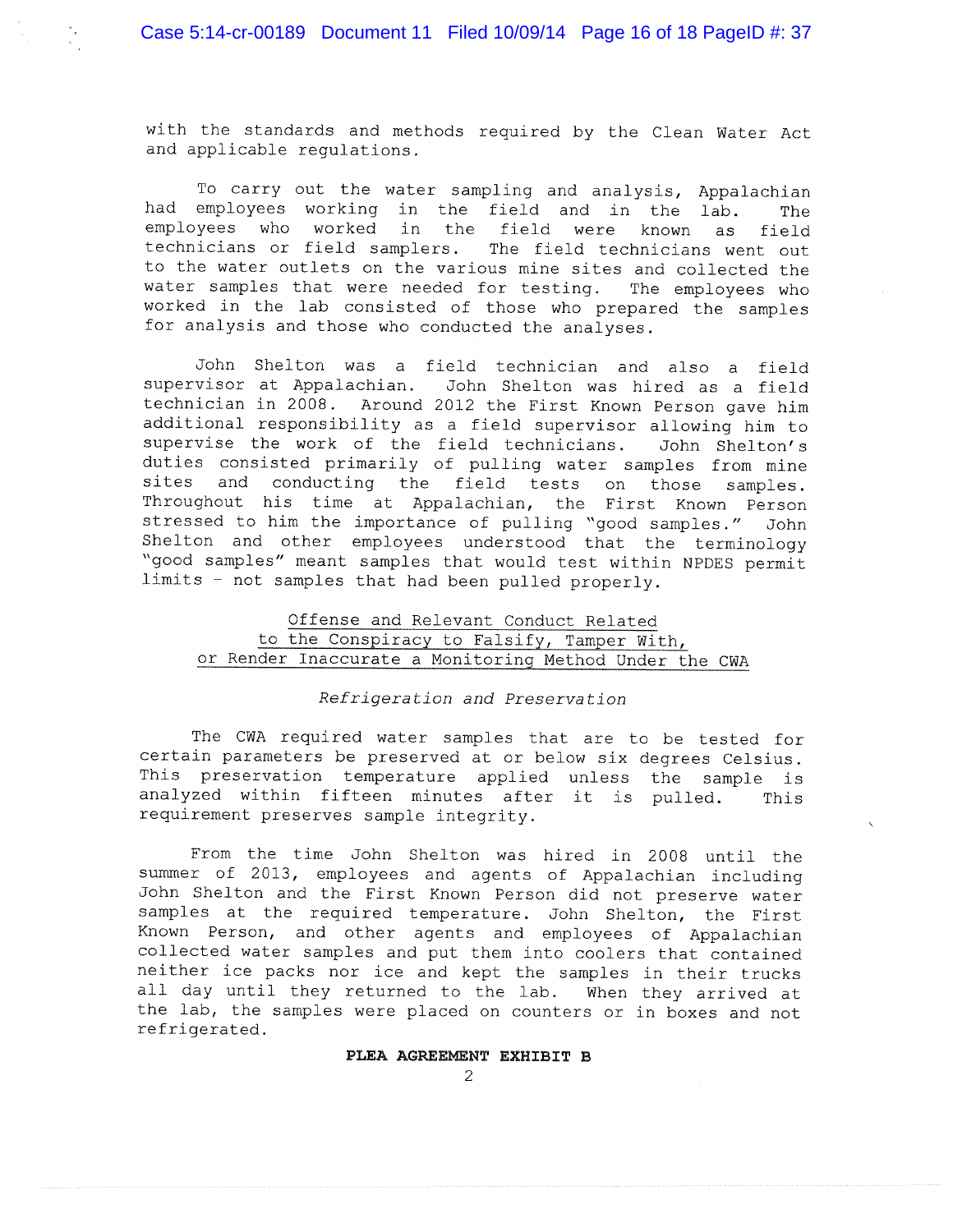When it came time for the annual DEP inspection, the First Known Person instructed John Shelton and other field technicians to make sure there was ice in their coolers. The annual inspections were the only time ice was put in the coolers to make it appear as if Appalachian regularly cooled its samples to the required temperature. Each time John Shelton, the First Known Person, and other employees at Appalachian failed to preserve the water samples at the required temperature they tampered with a method required to be followed by the CWA.

# Dilution and Substitution

John Shelton, the First Known Person, and other employees and agents of Appalachian tampered with, falsified and rendered inaccurate monitoring methods required by the CWA by diluting water samples and substituting water samples from other sites. The practices of dilution and substitution of water samples resulted in the analysis of samples by Appalachian that were not representative of the monitored activity as required by the Clean Water Act. These samples did not represent the water that was actually flowing from the discharge ponds where John Shelton and other employees diluted the water samples or substituted water samples from other sites.

John Shelton was responsible for conducting the sampling and field testing at multiple mine sites. Several of these mine sites had outlets with discharges that would often or always test above permit limits. John Shelton could often tell by looking at the water whether it would likely test within permit limits for certain pollutants. At times when he knew the water would likely not be within permit limits, Shelton would dilute the water by adding some distilled water to the sample.

Appalachian employees used the term "honeyhole" to refer to water from certain sites that would always test within permit limits and could be used in place of or to dilute bad water. John Shelton used a particular "honeyhole" at an inactive mine site that the First Known Person had shown to him. The First Known Person had explained to Shelton that this water was always within permit limits. On at least one occasion, the First Known Person specifically directed John Shelton to use water from the inactive mine site in place of a sample from another site.

On several occasions, field technicians would call Shelton or bring a water sample to his house when they believed it would John Shelton would sometimes tell the sampler he not pass.